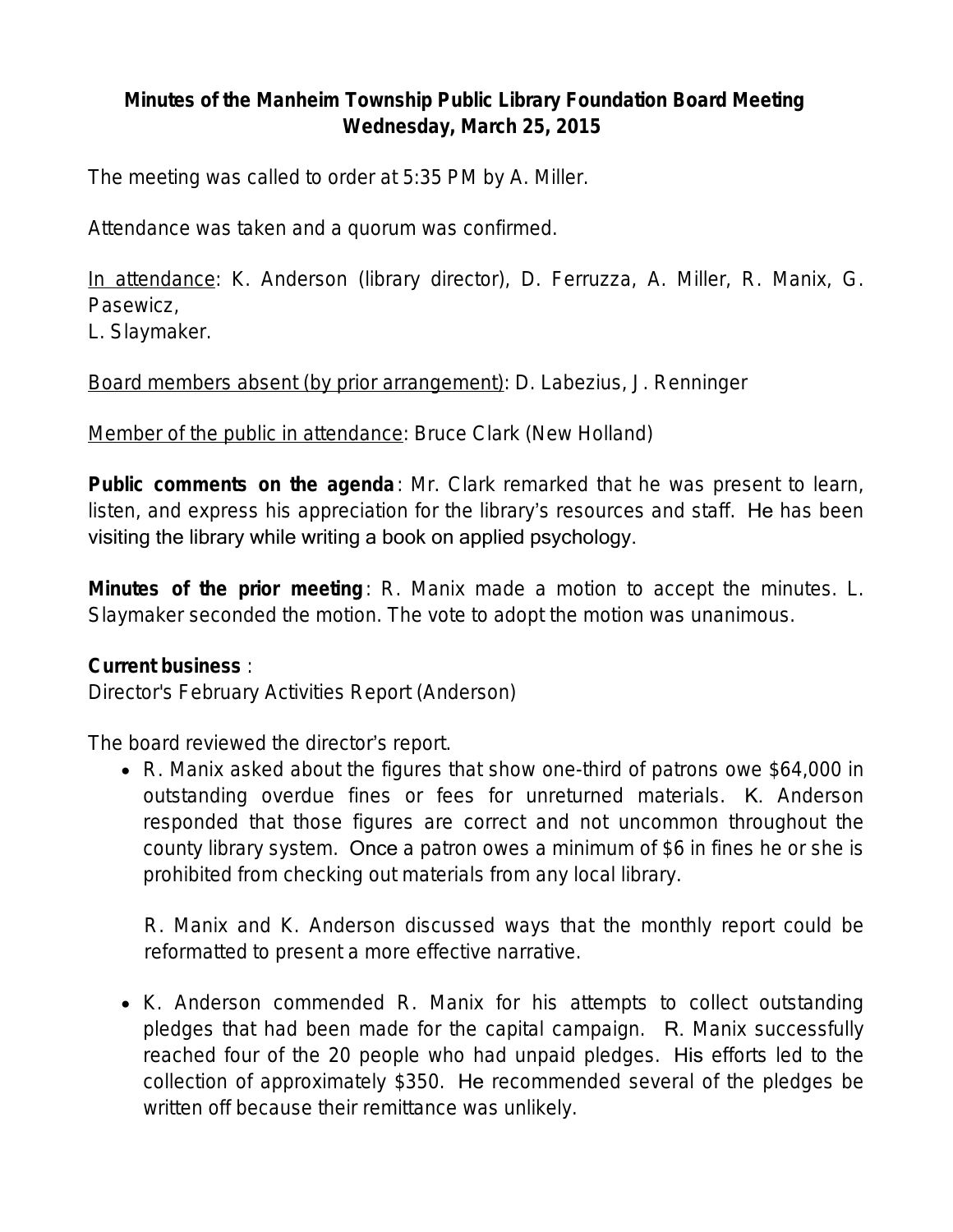# **Standing Committee Reports** :

Facilities Committee (Anderson)

 A list of exterior repairs has been sent to the Township Public Works department.

Friends Group

- A new volunteer expressed interest in serving as a co-chair of the Book Sale.
- Board members were asked to set aside September 14 17, 2015 as dates to help with the sale.
- A. Miller will provide board members with a list of Book Sale jobs that need volunteers.
- A. Miller will serve temporarily as one of the co-chairs until replacements take over. One co-chair has left; one will remain for the time being.

Finance Committee (Renninger - absent)

 Approximately \$4,000 in interest was generated by the library's Lancaster County Community Foundation account. Discussion was whether the interest should remain in the account or be withdrawn.

L. Slaymaker made a motion to withdraw the interest. R. Manix seconded the motion. The board voted unanimously to adopt the motion withdraw the interest.

## **Old Business**

• Games of Chance Permit Application

The board discussed renewing the application at a cost of \$125. The current permit will have expired on April 17, 2015. D. Ferruzza will inquire with the Lancaster County District Attorney's office to see if criminal background checks are required of applicants. K. Anderson will ask if the signatory should be an officer of the library (director) or an officer of the library board.

A. Miller made a motion to apply for a permit. D. Ferruzza seconded the motion. The board adopted unanimously the motion to apply for a permit.

#### **New Business**

Fee Schedule

The board discussed the schedule of room rental fees, particularly whether or not fees should be increased for non-profits' use of rooms. K. Anderson